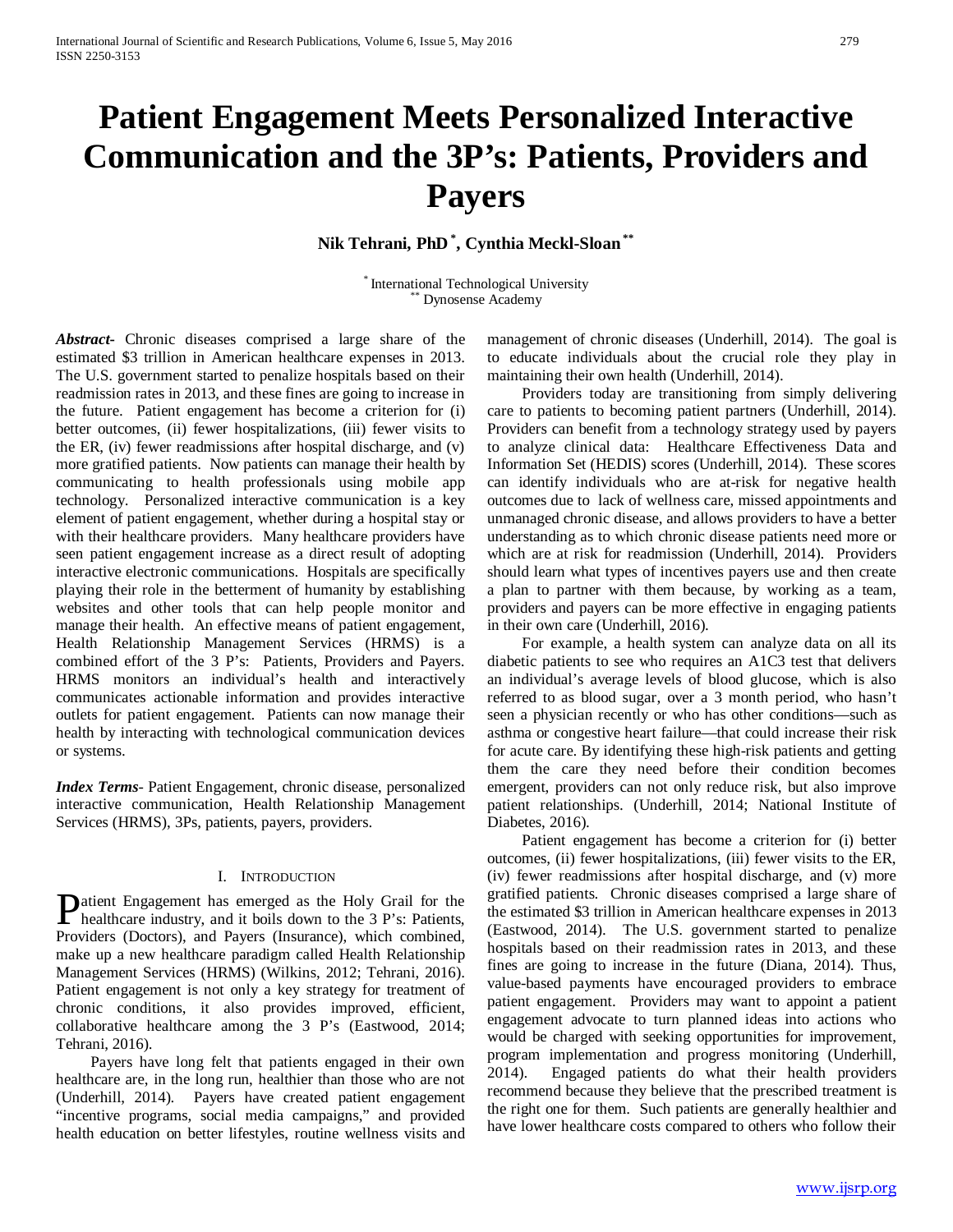own ideas of thinking and behaving in regard to their health (Wilkins, 2012).

 Personalized interactive communication is a key element of patient engagement, whether during a hospital stay or with their healthcare providers. Research shows that individuals want access to their medical records, they want to book their appointments and renew prescriptions online, and receive appointment reminders via email or text (Diana, 2014). Many healthcare providers have seen patient engagement increase as a direct result of adopting interactive electronic communications (Diana, 2014). Studies show that patients prefer email and online access over customary ways of communication with their caregivers (Diana, 2014). Also, when patients are personally engaged electronically, appointment no-shows decrease, so physicians can reschedule more patients and have more quality time with them (Diana, 2014).

 Patient and Provider use of the Internet and mobile devices to deliver healthcare is rapidly increasing, leading to a variety of interventions that use the Internet and mobile phones to advance across a range of chronic illnesses with favorable results (Diamantidis & Stefan Becker, 2014). By 2017, there will be an estimated 200 million smartphone users, almost 65% of the country's total population, (eMarketer, 2016). Electronic devices are increasingly utilized as personal interactive communication tools by healthcare providers and patients (Pew, 2013; Buntin, Burke, Hoaglin & Blumenthal, 2011). Providers who use mobile technology to engage with chronic disease patients generally improve patient-provider communication, reinforce patient independence, and empower patients to become active participants in their own care (Diamantidis & Becker, 2014; Downer, Meara, Da Costa & Sethuraman, 2006).

 Today's health technology helps engage patients to track and take control of their personal health. A wide range of innovative technology is now available for individuals to take an active role in their healthcare, such as wearable digital medical devices, remote health monitoring systems, and easily accessible personal health records that provide their physicians with personalized health data (Eastwood, 2013). With this technology, patients can track their personal health progress and interactively share their health data with their caregivers (Eastwood, 2013). Digital health technologies ranging from simple reminders to complex smartphone apps are quickly emerging to help people manage their health. Smartphones can be used to track vital signs, and even a person's mood (Eastwood, 2013). Nearly sixty percent of the U.S. population already utilizes smartphone app technology to track their diet, weight, and exercise routines, while about twenty one percent of the population utilizes technology to track mental health data (Eastwood, 2013). An online smartphone patient portal is another tool for promoting patients' adherence to medication after hospital discharge (Underhill, 2014).

 To encourage people to take charge of their health, many payers have incentive programs wherein individuals can receive insurance discounts or even financial incentives for making better lifestyle choices (Underhill, 2014), such as an individual habitually utilizing a fitness tracker to logs steps per day (Underhill, 2014). Providers should contact Payers to find out about what incentives are offered and how to partner in such efforts. By joining forces, Payers and Providers can make progress in engaging patients (Underhill, 2014). Providers can access patient health records to promptly answer patients' medication questions and deliver real-time information and feedback to enhance patient understanding, while, at the same time, reducing an overload of information (Underhill, 2014). As healthcare evolves, data-driven strategies for patient engagement has become progressively important (Underhill, 2014). Payerpatient engagement strategies are a starting place for Providers to build relationships with increasing patient commitment to their long-term health needs (Underhill, 2014).

 Many patients have faced difficulty in managing their health and face challenges in accessing the healthcare system. Thus, providing them with improved ways to manage their conditions right in their own homes is going to be helpful in preventing costly, repeated hospital or doctor's visits, emergency room visits, and patient readmissions to hospitals. Engaged patients can use these interactive communication technologies to check on their physical changes, and by having this access, they can learn if they have changes in symptoms or signs of deteriorating health, and then call their provider to get treatment. Some new technologies also remotely monitor a patient's health and alert a communication center to contact the patient personally if actionable information is detected (Tehrani, 2016).

 Providers are playing a role in the betterment of humanity by establishing websites and other tools that can help people monitor and manage healthcare. Hospital authorities and marketers have built personalized, interactive, and collaborative content with the functionality of self-service, so that patients can directly contact physicians if they have any issues. Direct questioning makes it easier for both patient and provider to understand and solve problems.

 This method also allows the patients to get access to the results of their tests and medical records (Lenhart, & Madden, 2007). Forty-one percent of American patients are willing to change providers to have online access to their Electronic Medical Records (EMRs) (Accenture, 2016). As a result of the American Recovery and Reinvestment Act of 2009, Meaningful Use requires hospitals show that they are using certified Electronic Health Record (HER) technology using methods that can be measured significantly in quality and in quantity with the goal of achieving health and efficiency and to engage patients and their families in their own healthcare (HRSA, 2016). This will lessen risks by providing a method for healthcare providers to share patient information electronically, securely and HIPAA compliant (HRSA, 2016).

 Interactive communication digital health technology now falls under the new umbrella term: Health Relationship Management Services (HRMS) (Tehrani, 2016), which is capable of providing all essential elements to the patients which are necessary for managing their healthcare. HRMS, metaphorically speaking, acts similar to a family physician who makes house calls and is accessible for contact anytime for regular patient checkups (Tehrani, 2016). HRMS provides all of the necessary elements for reading patient health data, restructuring that raw patient data using cloud analytics into actionable results for a response, and repeating the steps which reinforces the entire process. HRMS is recommended for hospital discharge patients, elderly patients living at home, and patients who are suffering from chronic diseases, such as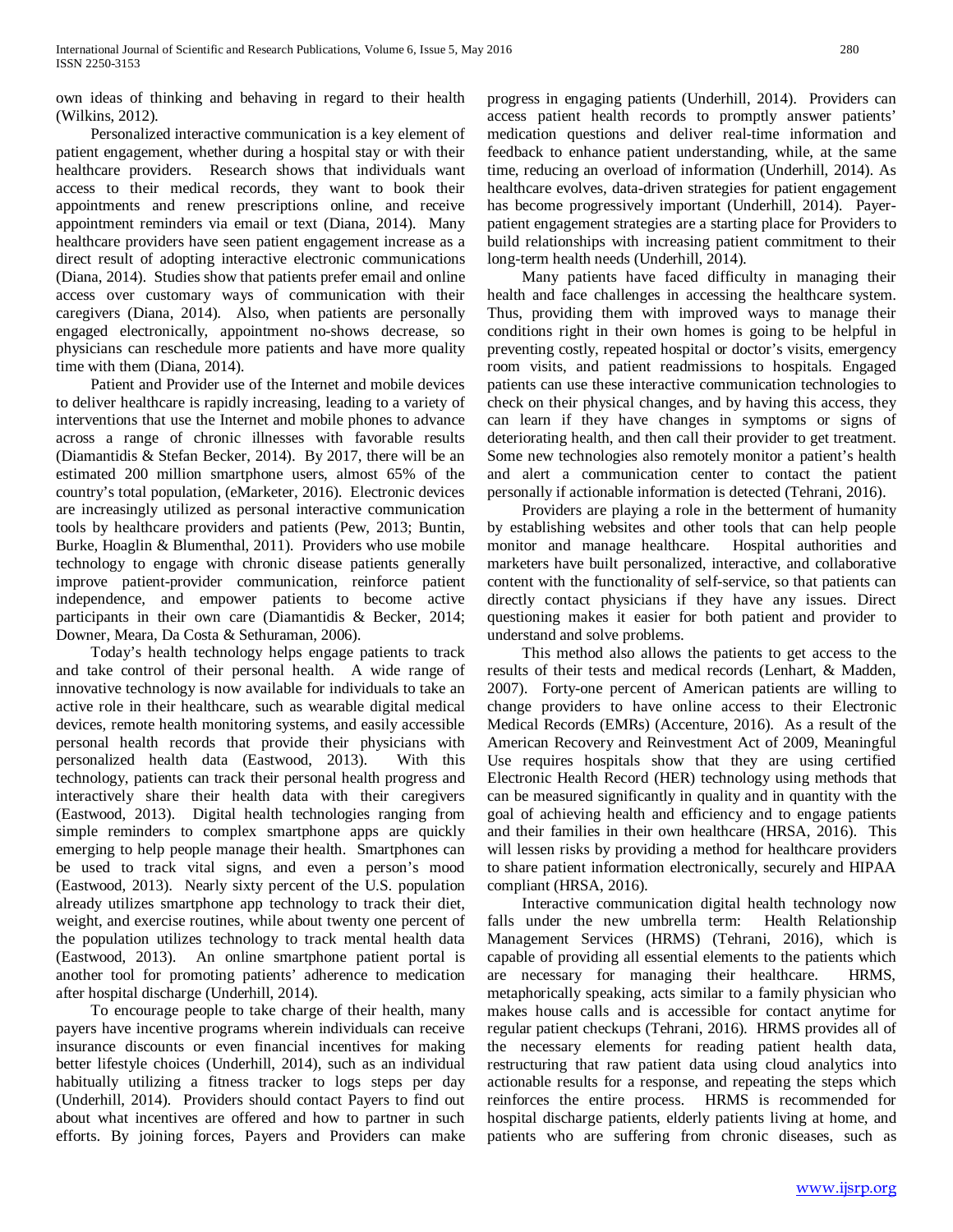hypertension, heart diseases, and COPD, as they need constant monitoring for any health changes that may require urgent action (Tehrani, 2016).

 Health is influenced by technology in a number of ways. Interactive communication utilization of technological health applications and patient engagement is important in leading a healthy life. Individuals can obtain personal health information about their conditions, their providers, and procedures so they can manage and enhance physical and mental health. Personal Emergency and Response System (PERS), text messages, phone calls, help the providers to get updates regarding the health of the patient. Many communication centers now contact a patient if they receive any emergency health alerts (Tehrani, 2016). It is not always possible to visit a doctor's office, yet care and proper screening are essential after treatment. Now patients can manage their health by communicating to health professionals using mobile app technology.

 An effective means of patient engagement, Health Relationship Management Services (HRMS), monitors an individual's health and interactively communicates actionable information and provides interactive outlets for patient engagement. Patients can now manage their health by interacting with technological communication devices or systems. Patient engagement comes in many forms, such as wearable technology, smartphones, and apps that connect patients to portals where they can access health records, health news feeds, games, interactive online, and patient stories. Thousands of new mobile health apps that read such things as heart rates, measure organ health or count pushups serve a purpose by linking them to patient portals, which convert the portals into information centers which provide patients with tools to manage lifestyle changes that may occur with new diagnoses. Poor patient outcomes is often due to poor medication management once after hospital discharge (Underhill, 2014). Technology can help improve patient comprehension of medications to increase adherence, such as health apps that offer alerts and dosage information (Underhill, 2014). Providers now can "prescribe" an app to enable discharge patients to take their medications in the right way and on schedule (Underhill, 2014).

Other interactive patient engagement applications include gamification, news feeds, health assist, social health groups, and interactive online magazines to engage patients by sharing health or Patient Health Narratives (PHN) which is illness related storytelling for inclusion (Meckl-Sloan, 2015). Such ways of communication help patients to stay engaged, healthy, and mentally active.

### II. CONCLUSION

 Patient engagement has evolved into a personalized interactive communication using the 3 P's between patients, providers, and payers, making patient information easily accessible. Patients now can manage their health by communicating to health professionals using mobile app technologies. Health Relationship Management Services (HRMS) is an effective means of patient engagement by constantly monitoring an individual's health, interactively communicating actionable information, and providing interactive outlets for patient engagement.

#### **REFERENCES**

- [1] Accenture Consulting. (2016). Can electronic medical records make or break the patient relationship? Retrieved from https://www.accenture.com/us-en/insight-can-electrical-medical-recordsmake-break-patient-summary.aspx
- [2] Buntin, M., Burke, M., Hoaglin, M., Blumenthal, D. The benefits of health information technology: a review of the recent literature shows predominantly positive results. Health Aff (Millwood) 2011; 30(3):464–471. [PubMed]. 471. **[PubMed].** Retrieved http://www.ncbi.nlm.nih.gov/pmc/articles/PMC3893503/
- [3] Diamantidis, C., Stefan Becker, S., (2014). Health information technology (IT) to improve the care of patients with chronic kidney disease (CKD). BMC Nephrol. 2014; 15: 7. Published online 2014 Jan 9. doi: 10.1186/1471-2369-15-7. PMCID: PMC3893503
- [4] Diana, A. (2014). Engage patients: 16 creative healthcare strategies. Information week healthcare. Retrieved from http://www.informationweek.com/healthcare/patient-tools/engage-patients-16-creative-healthcare-strategies/d/d-id/1127677
- [5] Hospitals can go beyond Meaningful Use requirements to make patients happier and healthier and the bottom line better. Consider these ideas.
- [6] Downer, S., Meara, J., Da Costa, A., Sethuraman, K. (2006). SMS text messaging improves outpatient attendance. Aust Health Rev. 2006; 30(3):389–396. [PubMed]
- [7] Eastwood, B. (2014). How Healthcare Can Fix Patient Engagement. CIO. Retrieved from http://www.cio.com/article/2449543/healthcare/howhealthcare-can-fix-patient-engagement.html
- [8] eMarketer. (2016). 2 Billion consumers worldwide to get smart (phones) by 2016 over half of mobile phone users globally will have smartphones in 2018. Retrieved from http://www.emarketer.com/Article/2-Billion-Consumers-Worldwide-Smartphones-by-2016/1011694#sthash.ExkBTPRo.dpuf
- [9] Health Fusion. (2013). Meaningful use stage 2 deadline extended through 2016 – a relief for vendors and providers alike. Retrieved from https://www.healthfusion.com/blog/2013/meaningful-use-stage-2/meaningful-use-stage-2-deadline-extended-through-2016/
- [10] Lenhart, A., & Madden, M. (2007). Social networking websites and teens: An overview (pp. 1-7). Pew/Internet.
- [11] Meckl-Sloan. (2015). A new healthcare paradigm: 'patient health narratives' enhancing patient engagement through sharing stories. Global journal of advanced research. Vol-2, Issue-9 PP. 1390-1393 ISSN: 2394. 2394-5788. Retrieved from http://www.gjar.org/publishpaper/vol2issue9/d288r70.pdf
- [12] National Institute of Diabetes. (2016). The A1C test and diabetes. Retrieved from http://www.niddk.nih.gov/health-information/health-topics/diagnostictests/a1c-test-diabetes/Pages/index.aspx
- [13] Pew internet: mobile. Available at: http://pewinternet.org/Commentary/2012/February/Pew-Internet-Mobile.aspx, accessed December 18, 2013.
- [14] Tehrani, N. (2016). HRMS. Health Relationship Management Services (HRMS): A new healthcare paradigm using the 5Rs. International Journal of Biomedicine 6(1) (2016) 87-89 doi: 10.21103/Article6(1)\_CC1
- [15] Underhill, A. (2014). Engaging patients: 5 things providers can learn from payers. Providers are in the middle of a cultural evolution from delivering care to patients to partnering with patients. Healthcare IT News. Retrieved from http://www.healthcareitnews.com/blog/engaging-patients-5-thingsproviders-can-learn-payers
- [16] Wilkins, S. (2012). Patient engagement is the holy grail of health care. Kevin, MD.com. Retrieved from http://www.kevinmd.com/blog/2012/01/patient-engagement-holy-grailhealth-care.html

#### **AUTHORS**

**First Author** – Nik Tehrani, PhD, International Technological University, Email: nik@niktehrani.com **Second Author** – Cynthia Meckl-Sloan, Dynosense Academy